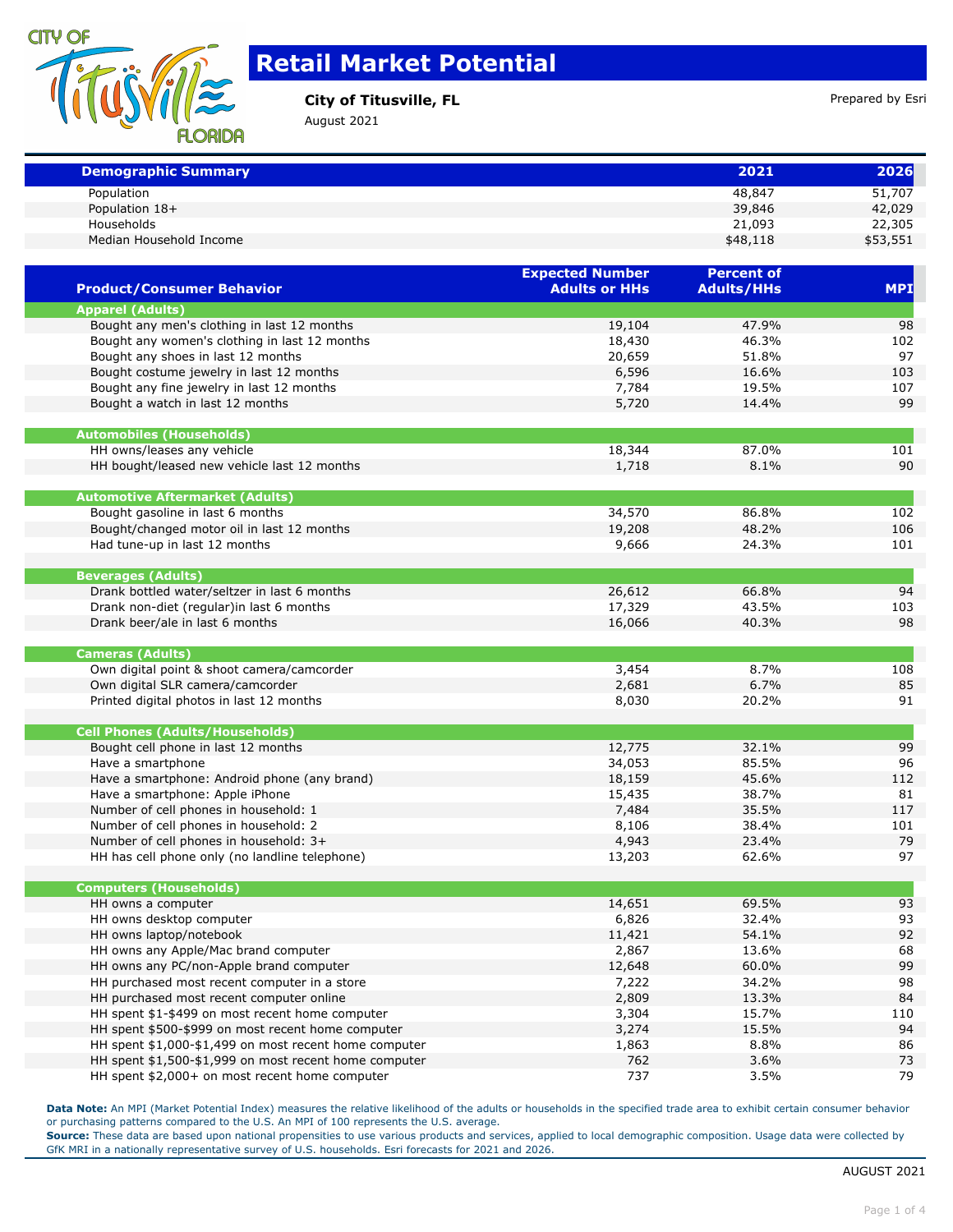

## **Retail Market Potential**

### **City of Titusville, FL City of Titusville, FL Prepared by Esri**

August 2021

|                                                             | <b>Expected Number</b> | <b>Percent of</b> |            |
|-------------------------------------------------------------|------------------------|-------------------|------------|
| <b>Product/Consumer Behavior</b>                            | <b>Adults or HHs</b>   | <b>Adults/HHs</b> | <b>MPI</b> |
| <b>Convenience Stores (Adults)</b>                          |                        |                   |            |
| Shopped at convenience store in last 6 months               | 25,435                 | 63.8%             | 104        |
| Bought brewed coffee at convenience store in last 30 days   | 5,031                  | 12.6%             | 100        |
| Bought cigarettes at convenience store in last 30 days      | 5,061                  | 12.7%             | 139        |
| Bought gas at convenience store in last 30 days             | 16,717                 | 42.0%             | 114        |
| Spent at convenience store in last 30 days: \$1-19          | 2,652                  | 6.7%              | 96         |
| Spent at convenience store in last 30 days: \$20-\$39       | 3,746                  | 9.4%              | 101        |
| Spent at convenience store in last 30 days: \$40-\$50       | 3,444                  | 8.6%              | 107        |
| Spent at convenience store in last 30 days: \$51-\$99       | 2,837                  | 7.1%              | 128        |
| Spent at convenience store in last 30 days: \$100+          | 9,041                  | 22.7%             | 104        |
| <b>Entertainment (Adults)</b>                               |                        |                   |            |
| Attended a movie in last 6 months                           | 21,838                 | 54.8%             | 92         |
| Went to live theater in last 12 months                      | 3,996                  | 10.0%             | 81         |
| Went to a bar/night club in last 12 months                  | 6,266                  | 15.7%             | 89         |
| Dined out in last 12 months                                 | 20,006                 | 50.2%             | 99         |
| Gambled at a casino in last 12 months                       | 5,472                  | 13.7%             | 104        |
| Visited a theme park in last 12 months                      | 5,772                  | 14.5%             | 78         |
| Viewed movie (video-on-demand) in last 30 days              | 5,022                  | 12.6%             | 84         |
| Viewed TV show (video-on-demand) in last 30 days            | 3,402                  | 8.5%              | 84         |
| Watched any pay-per-view TV in last 12 months               | 2,691                  | 6.8%              | 91         |
| Downloaded a movie over the Internet in last 30 days        | 3,204                  | 8.0%              | 86         |
| Downloaded any individual song in last 6 months             | 6,906                  | 17.3%             | 93         |
| Used internet to watch a movie online in the last 30 days   | 11,111                 | 27.9%             | 86         |
| Used internet to watch a TV program online in last 30 days  | 7,519                  | 18.9%             | 89         |
|                                                             |                        |                   |            |
| Played a video/electronic game (console) in last 12 months  | 4,084                  | 10.2%             | 108        |
| Played a video/electronic game (portable) in last 12 months | 2,059                  | 5.2%              | 107        |
| <b>Financial (Adults)</b>                                   |                        |                   |            |
| Have home mortgage (1st)                                    | 11,749                 | 29.5%             | 90         |
| Used ATM/cash machine in last 12 months                     | 20,425                 | 51.3%             | 95         |
| Own any stock                                               | 2,962                  | 7.4%              | 90         |
| Own U.S. savings bond                                       | 2,128                  | 5.3%              | 109        |
| Own shares in mutual fund (stock)                           | 3,052                  | 7.7%              | 95         |
| Own shares in mutual fund (bonds)                           | 2,063                  | 5.2%              | 99         |
| Have interest checking account                              | 12,168                 | 30.5%             | 102        |
| Have non-interest checking account                          | 11,766                 | 29.5%             | 96         |
| Have savings account                                        | 22,498                 | 56.5%             | 95         |
| Have 401K retirement savings plan                           | 6,595                  | 16.6%             | 95         |
| Own/used any credit/debit card in last 12 months            | 32,389                 | 81.3%             | 98         |
| Avg monthly credit card expenditures: \$1-110               | 5,290                  | 13.3%             | 117        |
| Avg monthly credit card expenditures: \$111-\$225           | 2,791                  | 7.0%              | 96         |
| Avg monthly credit card expenditures: \$226-\$450           | 2,894                  | 7.3%              | 99         |
| Avg monthly credit card expenditures: \$451-\$700           | 2,605                  | 6.5%              | 96         |
| Avg monthly credit card expenditures: \$701-\$1,000         | 2,197                  | 5.5%              | 87         |
| Did banking online in last 12 months                        | 15,882                 | 39.9%             | 92         |
| Did banking on mobile device in last 12 months              | 11,440                 | 28.7%             | 89         |
| Paid bills online in last 12 months                         | 20,269                 | 50.9%             | 93         |

**Data Note:** An MPI (Market Potential Index) measures the relative likelihood of the adults or households in the specified trade area to exhibit certain consumer behavior or purchasing patterns compared to the U.S. An MPI of 100 represents the U.S. average.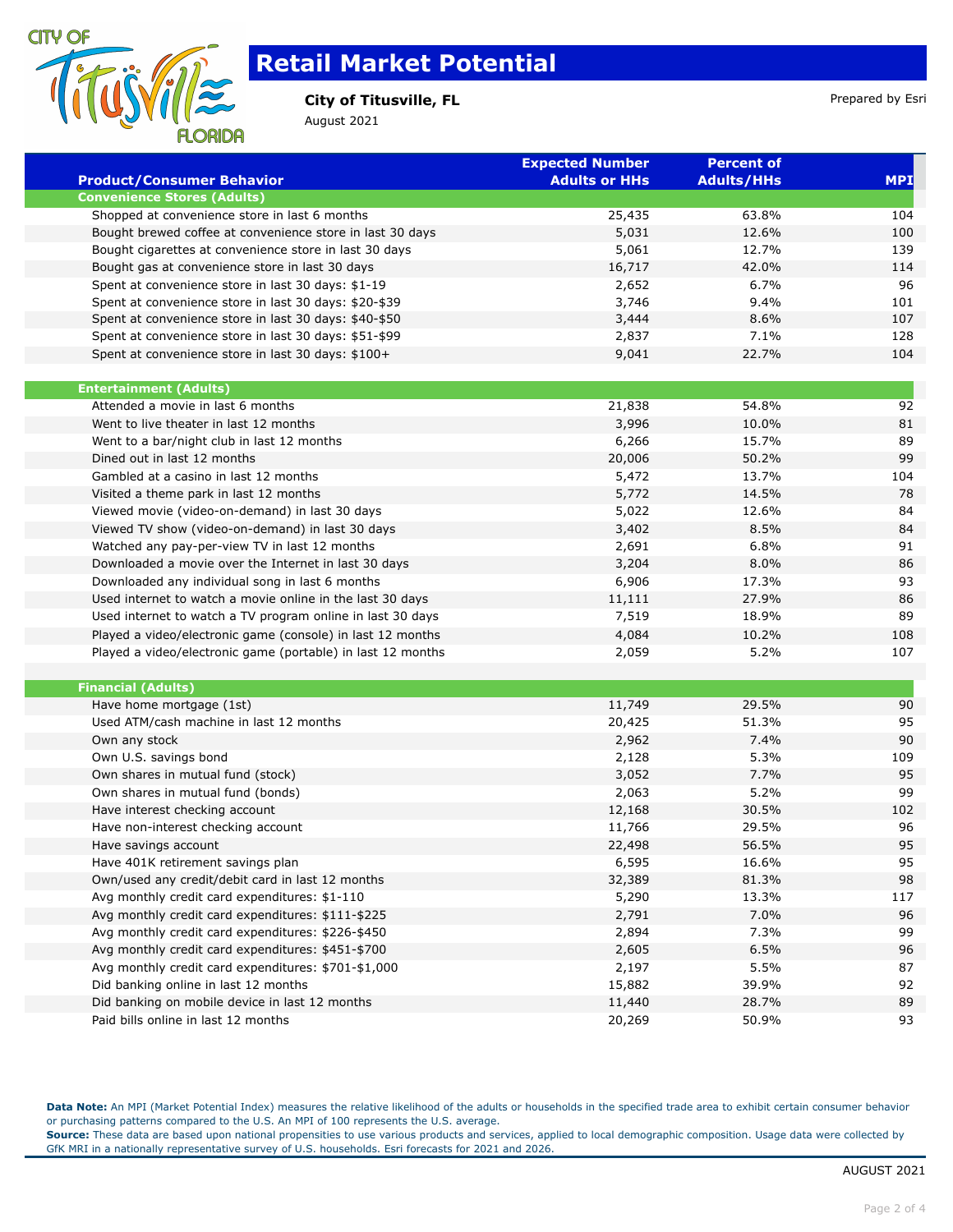

ī

Ξ

# **Retail Market Potential**

### **City of Titusville, FL City of Titusville, FL Prepared by Esri**

August 2021

| <b>Product/Consumer Behavior</b>                                 | <b>Expected Number</b><br><b>Adults/HHs</b> | <b>Percent of</b><br><b>Adults/HHs</b> | <b>MPI</b> |
|------------------------------------------------------------------|---------------------------------------------|----------------------------------------|------------|
| <b>Grocery (Adults)</b>                                          |                                             |                                        |            |
| HH used beef (fresh/frozen) in last 6 months                     | 14,961                                      | 70.9%                                  | 104        |
| HH used bread in last 6 months                                   | 19,750                                      | 93.6%                                  | 100        |
| HH used chicken (fresh or frozen) in last 6 months               | 13,635                                      | 64.6%                                  | 97         |
| HH used turkey (fresh or frozen) in last 6 months                | 3,051                                       | 14.5%                                  | 104        |
| HH used fish/seafood (fresh or frozen) in last 6 months          | 10,905                                      | 51.7%                                  | 94         |
| HH used fresh fruit/vegetables in last 6 months                  | 17,479                                      | 82.9%                                  | 98         |
| HH used fresh milk in last 6 months                              | 17,978                                      | 85.2%                                  | 103        |
| HH used organic food in last 6 months                            | 3,688                                       | 17.5%                                  | 73         |
| <b>Health (Adults)</b>                                           |                                             |                                        |            |
| Exercise at home 2+ times per week                               | 11,261                                      | 28.3%                                  | 94         |
| Exercise at club 2+ times per week                               | 4,510                                       | 11.3%                                  | 79         |
| Visited a doctor in last 12 months                               | 30,892                                      | 77.5%                                  | 101        |
| Used vitamin/dietary supplement in last 6 months                 | 20,342                                      | 51.1%                                  | 93         |
| <b>Home (Households)</b>                                         |                                             |                                        |            |
| HH did any home improvement in last 12 months                    | 6,225                                       | 29.5%                                  | 103        |
| HH used any maid/professional cleaning service in last 12 months | 2,623                                       | 12.4%                                  | 81         |
| HH purchased low ticket HH furnishings in last 12 months         | 3,886                                       | 18.4%                                  | 102        |
| HH purchased big ticket HH furnishings in last 12 months         | 4,590                                       | 21.8%                                  | 94         |
| HH bought any small kitchen appliance in last 12 months          | 4,775                                       | 22.6%                                  | 97         |
|                                                                  |                                             |                                        | 97         |
| HH bought any large kitchen appliance in last 12 months          | 2,730                                       | 12.9%                                  |            |
| <b>Insurance (Adults/Households)</b>                             |                                             |                                        |            |
| Currently carry life insurance                                   | 18,018                                      | 45.2%                                  | 102        |
| Carry medical/hospital/accident insurance                        | 30,059                                      | 75.4%                                  | 101        |
| Carry homeowner/personal property insurance                      | 19,844                                      | 49.8%                                  | 102        |
| Carry renter's insurance                                         | 3,627                                       | 9.1%                                   | 98         |
| HH has auto insurance: 1 vehicle in household covered            | 6,764                                       | 32.1%                                  | 111        |
| HH has auto insurance: 2 vehicles in household covered           | 5,492                                       | 26.0%                                  | 94         |
| HH has auto insurance: 3+ vehicles in household covered          | 4,579                                       | 21.7%                                  | 95         |
| <b>Pets (Households)</b>                                         |                                             |                                        |            |
| Household owns any pet                                           | 11,369                                      | 53.9%                                  | 102        |
| Household owns any cat                                           | 5,173                                       | 24.5%                                  | 106        |
| Household owns any dog                                           | 8,642                                       | 41.0%                                  | 102        |
|                                                                  |                                             |                                        |            |
| <b>Psychographics (Adults)</b>                                   |                                             |                                        |            |
| Buying American is important to me                               | 16,636                                      | 41.8%                                  | 115        |
| Usually buy items on credit rather than wait                     | 5,672                                       | 14.2%                                  | 104        |
| Usually buy based on quality - not price                         | 6,901                                       | 17.3%                                  | 92         |
| Price is usually more important than brand name                  | 11,938                                      | 30.0%                                  | 103        |
| Usually use coupons for brands I buy often                       | 6,701                                       | 16.8%                                  | 107        |
| Am interested in how to help the environment                     | 7,427                                       | 18.6%                                  | 89         |
| Usually pay more for environ safe product                        | 5,484                                       | 13.8%                                  | 92         |
| Usually value green products over convenience                    | 4,177                                       | 10.5%                                  | 90         |
| Likely to buy a brand that supports a charity                    | 14,158                                      | 35.5%                                  | 100        |
| <b>Reading (Adults)</b>                                          |                                             |                                        |            |
| Bought digital book in last 12 months                            | 4,800                                       | 12.0%                                  | 85         |
| Bought hardcover book in last 12 months                          | 8,021                                       | 20.1%                                  | 97         |
|                                                                  | 10,310                                      | 25.9%                                  | 91         |
| Bought paperback book in last 12 month                           |                                             |                                        |            |
| Read any daily newspaper (paper version)                         | 7,175                                       | 18.0%                                  | 123        |
| Read any digital newspaper in last 30 days                       | 15,212                                      | 38.2%                                  | 85         |
| Read any magazine (paper/electronic version) in last 6 months    | 35,836                                      | 89.9%                                  | 100        |

**Data Note:** An MPI (Market Potential Index) measures the relative likelihood of the adults or households in the specified trade area to exhibit certain consumer behavior or purchasing patterns compared to the U.S. An MPI of 100 represents the U.S. average.